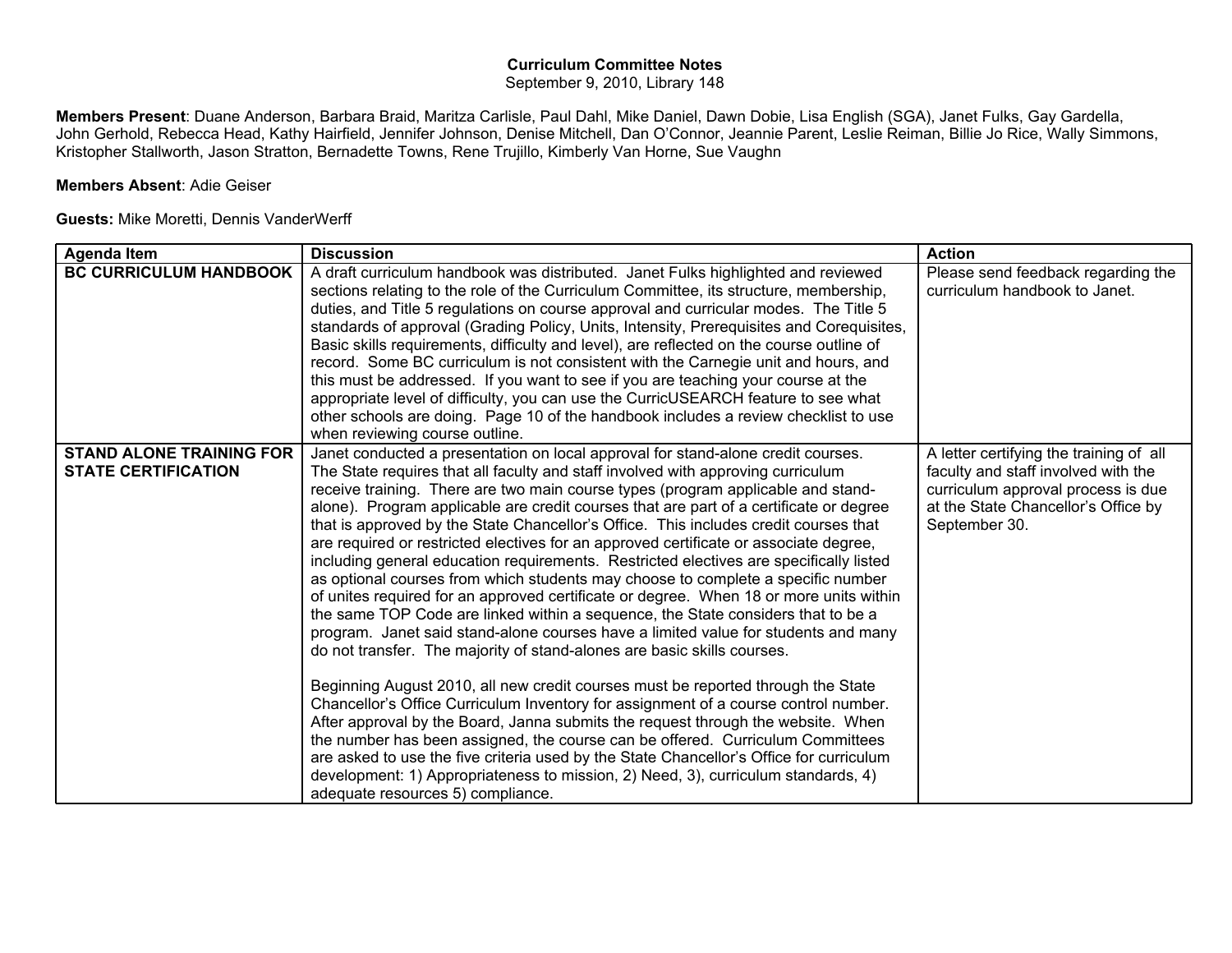| <b>ARTICULATION ISSUES</b> | UC San Diego is reviewing existing History articulation for all 110 community colleges.<br>At their request, course syllabi for HIST B17ab were submitted, and both courses were<br>denied for articulation. Concerns centered on minimum writing assignments and listing<br>of reading assignments. With the department's permission, copies of the syllabus<br>were distributed. Janet stressed the importance of making sure standards are met and | After the department addresses the<br>concerns, the articulation will be<br>resubmitted. |
|----------------------------|-------------------------------------------------------------------------------------------------------------------------------------------------------------------------------------------------------------------------------------------------------------------------------------------------------------------------------------------------------------------------------------------------------------------------------------------------------|------------------------------------------------------------------------------------------|
|                            | fully entered into CurricUNET.                                                                                                                                                                                                                                                                                                                                                                                                                        |                                                                                          |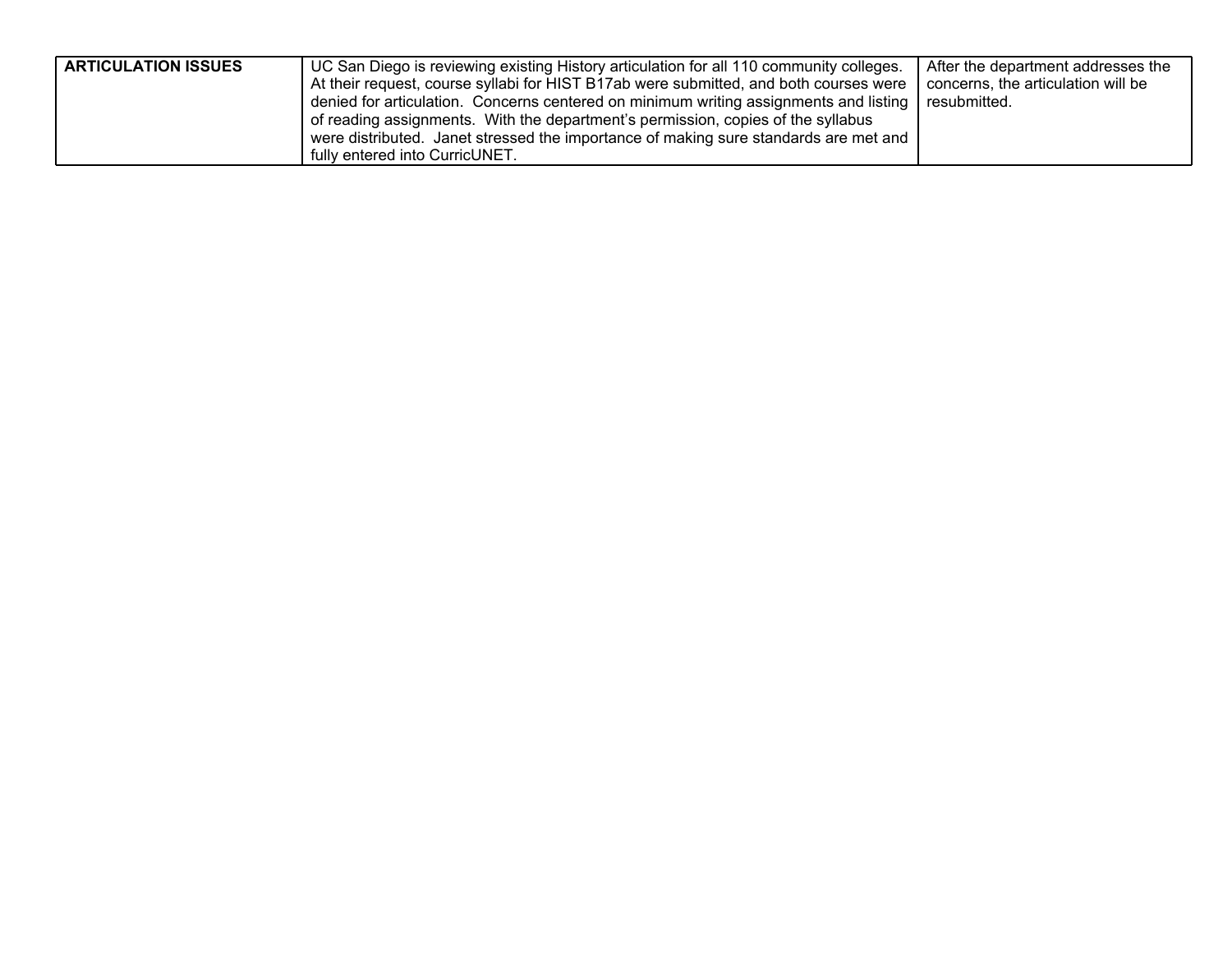| <b>Agenda Item</b>                           | <b>Discussion</b>                                                                                                                                                                                                                                                                                              | <b>Action</b>                                                                                                                                                                                                                                                                             |
|----------------------------------------------|----------------------------------------------------------------------------------------------------------------------------------------------------------------------------------------------------------------------------------------------------------------------------------------------------------------|-------------------------------------------------------------------------------------------------------------------------------------------------------------------------------------------------------------------------------------------------------------------------------------------|
| <b>GENERAL EDUCATION</b><br><b>COMMITTEE</b> | Copies of BC's GE areas and student learning outcomes were distributed. The GE<br>Committee uses a set of criteria to evaluate and determine SLOs. Janet asked the<br>committee if they would be willing to meet every two weeks for two hours in order to<br>address curriculum and other committee business. | The Curriculum and General<br><b>Education Committees will be</b><br>combined this semester. The<br>curriculum will be looked at<br>simultaneously through CurricUNET<br>rather than each committee<br>reviewing it as a separate group.<br>This may necessitate longer meeting<br>times. |
| <b>EXTENDED LEARNING</b><br><b>COMMITTEE</b> | Copies of the current distance education application form were distributed. When<br>a proposer checks a distance ed modality in CurricUNET, the DE form will come up<br>for completion. Two courses requesting distance education have been entered into<br>CurricUNET.                                        | The Extended Learning Committee<br>recommended an adjustment to the<br>CurricUNET template.                                                                                                                                                                                               |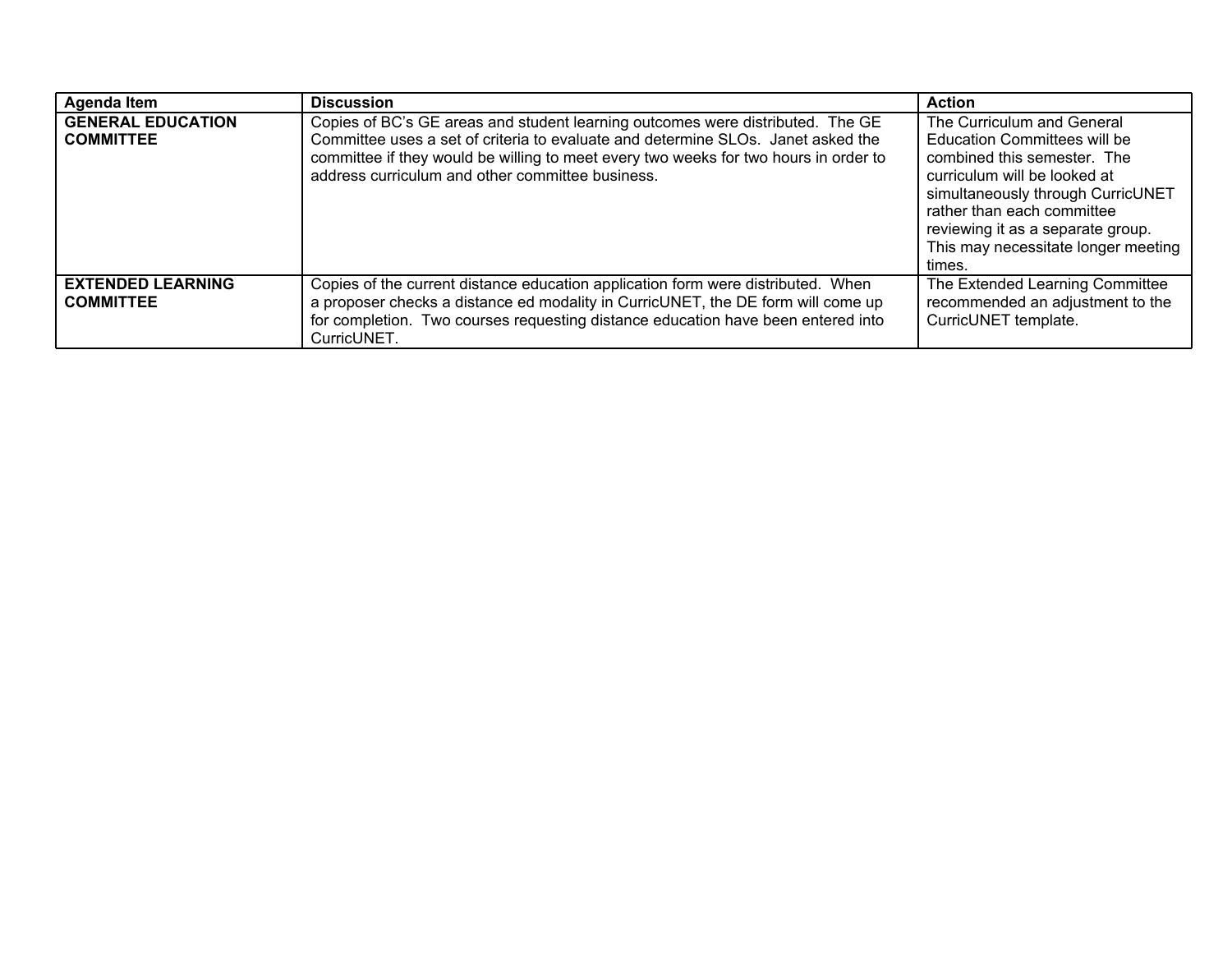| <b>CURRICUNET - Dennis</b> | Over 80 proposals have been entered into CurricUNET. Dennis VanderWerff,                        | Feedback and suggestions regarding                                         |
|----------------------------|-------------------------------------------------------------------------------------------------|----------------------------------------------------------------------------|
| <b>VanderWerff</b>         | CurricUNET Implementation Leader for KCCD, worked with the three faculty chairs to              | CurricUNET screens have been                                               |
|                            | create an approval process for CurricUNET. Faculty can propose a new course, delete             |                                                                            |
|                            | a course, or modify a course.                                                                   | forwarded to CurricUNET, and as a<br>result, there will be changes to some |
|                            |                                                                                                 |                                                                            |
|                            |                                                                                                 | of the basic course screens.                                               |
|                            | The curriculum workflow levels are: 1) Faculty proposal, 2) Faculty Chair, Dean and/            |                                                                            |
|                            | or Curriculum Rep, 3) Curriculum Chair and Technical Review, 4) Curriculum Chair for            | The Assessment and Criteria for                                            |
|                            | first review & VP, 4.5) Curriculum Chair 2 <sup>nd</sup> review & recommends course "Launched," | Success screens are going to be                                            |
|                            | 5) Administrative sign-offs, 6) Sent for Board action, and 7) Banner upload and                 | removed until the assessment                                               |
|                            | notifications. Dennis reviewed each of the approval steps and explained how submitted           | module is implemented in a couple                                          |
|                            | courses can be tracked at each stage of the process. Each level has an action                   | of months.                                                                 |
|                            | associated with it which will be displayed in color. The originator will be able to see         |                                                                            |
|                            | comments regarding the proposal and make any necessary adjustments. A system-                   | An option for submitting minor                                             |
|                            | generated email will be sent out at each approval level notifying people when a                 | changes is in the process of being                                         |
|                            | proposal is ready to review. Each level has a 7-day default, so if you do nothing at the        | looked at.                                                                 |
|                            | end of 7 days, it will advance to the next level. All committee members (Curriculum,            |                                                                            |
|                            | General Education, Extended Learning and Assessment) will be notified when a                    | Please forward comments or                                                 |
|                            | proposal is ready for comment. At the end of 7 days, the respective committee chairs            | suggestions regarding CurricUNET                                           |
|                            | will summarize comments and forward them to the next level or send back to the                  | to Dennis or Janet Fulks.                                                  |
|                            | originator to address concerns. The CC will be able to review and add comments                  |                                                                            |
|                            | at Level 4. If no further changes are required, the proposal is placed on the CC                | Janet will send a reference sheet to                                       |
|                            | agenda for a first review. The first review can result in more questions; it can be             | the committee.                                                             |
|                            | tabled and sent back to the originator or recommended for approval. Once the CC has             |                                                                            |
|                            | recommended approval, the status changes to "Launch," at which time the proposal                | Copies of curriculum to be reviewed                                        |
|                            | is locked, and no further changes can be made. Proposals move to the Curriculum                 | were distributed. Committee                                                |
|                            | Committee, to the Administration, to the District, and to the Board. The last level             | members will receive an email letting                                      |
|                            | includes implementation, which is set up to automatically upload from Banner.                   | them know when they can go in and                                          |
|                            |                                                                                                 | start making comments.                                                     |
|                            | It was questioned if the final sign-off by the VP, the President, and the Vice-Chancellor       |                                                                            |
|                            | was necessary given that Dean review and comment occurs early on in the process.                |                                                                            |
|                            |                                                                                                 |                                                                            |
|                            | In addition to submitting new courses to the State for issuance of a course control             |                                                                            |
|                            | number, there are other instances that require submission to the State: change in               |                                                                            |
|                            | units, TOP code, credit status, basic skills, etc.                                              |                                                                            |
|                            |                                                                                                 |                                                                            |
|                            | Dennis reviewed each of the screens in the main menu. Faculty should start with                 |                                                                            |
|                            | a course search, enter their discipline and make a copy of the active course for                |                                                                            |
|                            | modification. If you log out after working on a course, then you must go to the "build"         |                                                                            |
|                            | menu to continue work. He recommended that faculty add their department chair as a              |                                                                            |
|                            | co-contributor, and CurricUNET has the capability to assign what types of changes a             |                                                                            |
|                            | co-contributor can make.                                                                        |                                                                            |
|                            |                                                                                                 |                                                                            |
|                            | Janet encouraged the committee to attend upcoming training sessions. She                        |                                                                            |
|                            | suggested accessing course outlines from the public folders for easy cut and pasting            |                                                                            |
|                            | and bringing the current college catalog for reference.                                         |                                                                            |